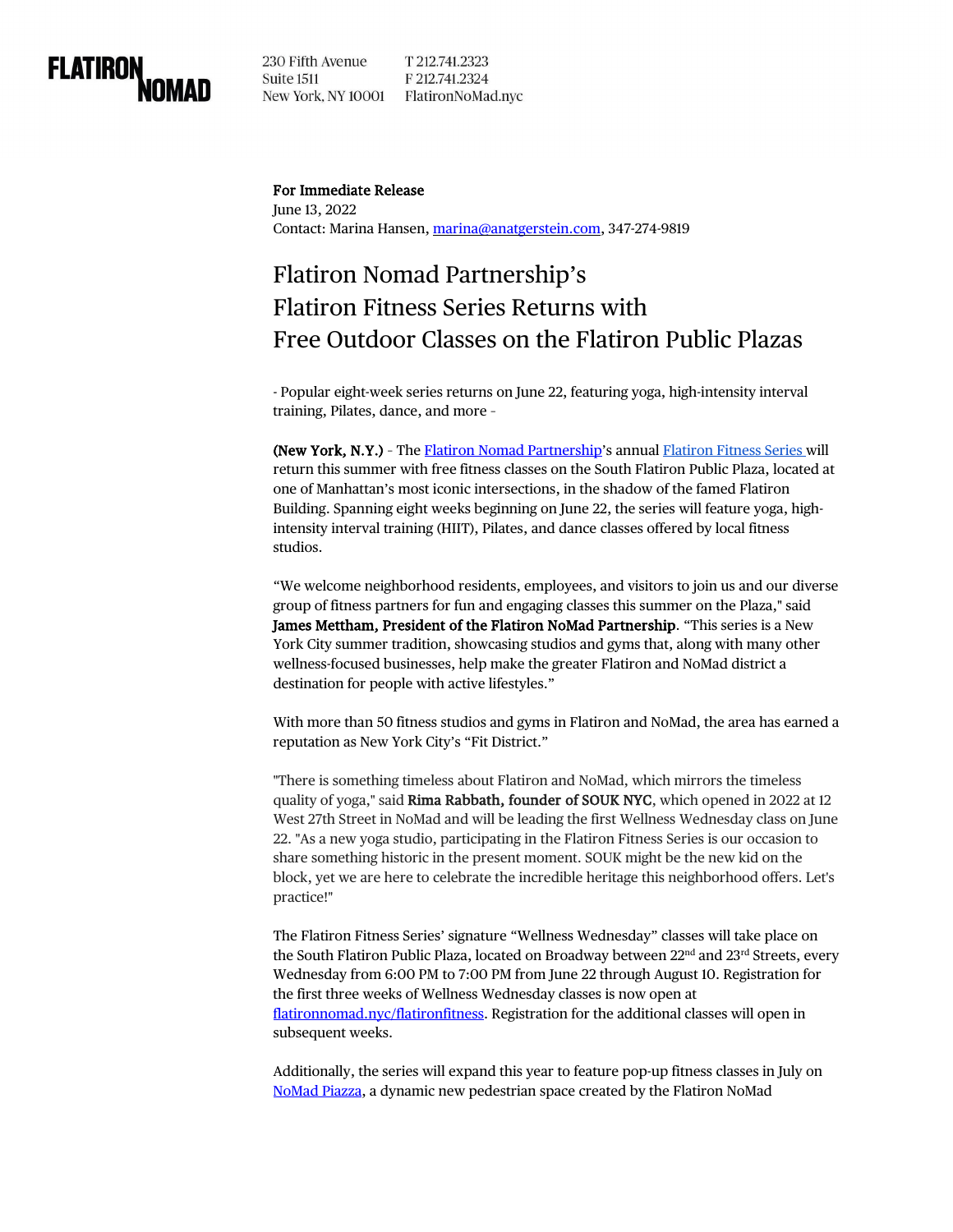

230 Fifth Avenue T 212.741.2323 Suite 1511 F 212.741.2324 New York, NY 10001 FlatironNoMad.nyc

Partnership on the Broadway roadbed between 25<sup>th</sup> and 27<sup>th</sup> Streets. Details for these pop-up classes will be announced soon.

The series is being presented in partnership with the newly opened Whole Foods Market location in NoMad on 27<sup>th</sup> and Madison. "Whole Foods Market is proud to be the Title Sponsor of Flatiron Fitness, taking place during an 8-week series starting June  $22<sup>nd</sup>$ . Our goal is to bring health and wellness to the communities we serve and partnering with the Flatiron NoMad Partnership, allows us to do so in our own neighborhood, on a larger scale," said Lucia Albero, Senior In-Store and Local Marketing Manager at Whole Foods.

A complete schedule for the Wellness Wednesday classes follows:

#### [SOUK Studio:](https://soukstudio.com/) SOUK SWEAT

## Wednesday, June 22nd at 6 pm Flatiron South Public Plaza

A rigorous flow of sweat-inducing, stamina-building yoga postures that include standing poses, twists, and shoulder opening backbends, that provide the perfect occasion to de-stress at the end of your day. [Register For Class](https://www.eventbrite.com/e/flatiron-fitness-souk-sweat-with-souk-studio-tickets-354677348497) [| Sign Digital Waiver](https://flatironbid.na1.documents.adobe.com/public/esignWidget?wid=CBFCIBAA3AAABLblqZhBnN2E_beqZc90BqoA_stkgVktI_V6pveQ2xCeyl1Q7JVcvmTVnKXcNgvfhvtxhYks*)

# [DanceBody:](http://www.dancebody.com/) Dance + Sculpt 40/20 Wednesday, June 29th at 6 pm Flatiron South Public Plaza

Experience dance-inspired cardio and sculpt intervals set to the best music out there No equipment is necessary to get a great sweat in this class. Prepare to have your energy lifted for the rest of the day. Wear sneakers, come prepared to move. 40 minutes of Dance Cardio and 20 minutes of Sculpt. Register [For Class](https://www.eventbrite.com/e/flatiron-fitness-dance-sculpt-4020-with-dancebody-tickets-354659515157) [| Sign Digital Waiver](https://flatironbid.na1.documents.adobe.com/public/esignWidget?wid=CBFCIBAA3AAABLblqZhBrvnISNHG4sCQfWeQYe0umq0A25g1RrG9vHkIQ8k8Y7frH9U2QXvvYN5MhuCeAhJ8*)

# [TrampoLean:](https://trampolean.nyc/) YOGA LEAN Wednesday, July 6th at 6 pm

# Flatiron South Public Plaza

YogaLEAN blends a variety style of yoga and popular mind/body practices that invite you to lean into restorative postures, energizing movements, mindful breathing and strengthening routines. Yoga, Pilates, Tai Chi, PT, Cardio; Corrective Movements

[Register For Class](https://www.eventbrite.com/e/flatiron-fitness-yoga-lean-with-trampolean-tickets-354688572067) [| Sign Digital Waiver](https://flatironbid.na1.documents.adobe.com/public/esignWidget?wid=CBFCIBAA3AAABLblqZhAqs2UT_TQNHvkGO_Vt4nwFrlWD8PlHjHSQvh_24AUSYQ_4gEJQ5YAQR60KmWTT6qw*)

#### [Life Time:](https://www.lifetime.life/) Gluteus Maxout

# Wednesday, July 13th at 6 pm Flatiron South Public Plaza

This Life Time signature format focuses on movements that target and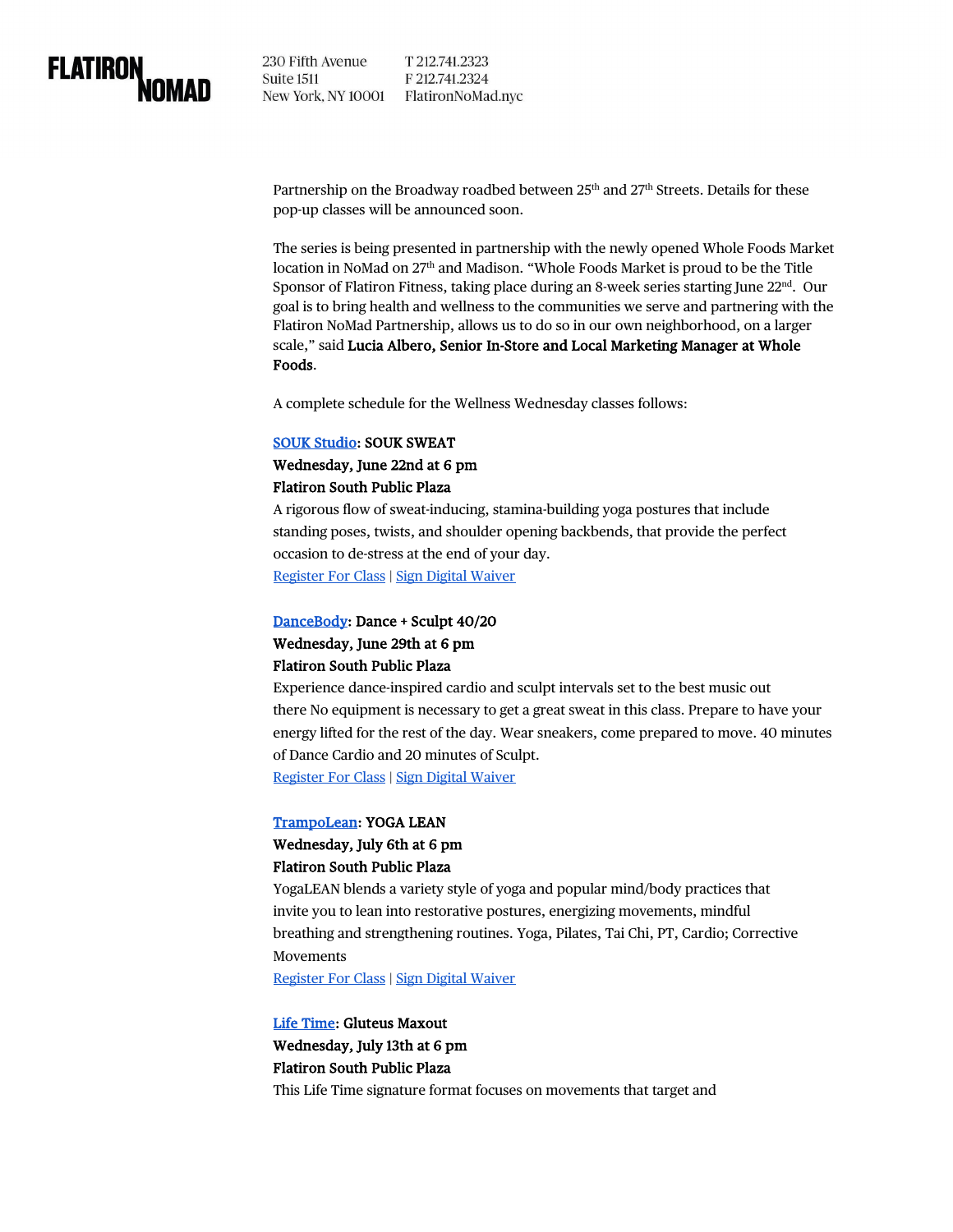

230 Fifth Avenue T 212.741.2323 F 212.741.2324 Suite 1511 New York, NY 10001 FlatironNoMad.nyc

strengthen the muscles in and around your legs and glutes, with a little cardio included throughout to challenge your aerobic capacity. Registration Available 6/29

#### [Dharma Yoga:](https://www.dharmayogacenter.com/) Classic Practice

## Wednesday, July 20th at 6 pm Flatiron South Public Plaza

Experience grace in the life force within you. The yoga postures bring radiant health and long life by drawing attention to the breath, joints, muscles, and mental state. All levels are welcome. Registration Available 6/29

#### [PMT House of Dance:](https://www.pmthouseofdance.com/) Beginner Hip Hop

# Wednesday, July 27th at 6 pm Flatiron South Public Plaza

Students will enjoy an energetic, challenging form of Hip Hop that teaches foundations with proper context and technique. A heavy emphasis on musicality, creativity, intention, and performance will be placed on students, enabling them to maximize their potential. Registration Available 6/29

#### [Power Pilates:](https://powerpilates.com/) Open Mat

# Wednesday, August 3rd at 6 pm Flatiron South Public Plaza

Work your powerhouse with the classical Pilates exercise sequence. Using your own body as resistance, you will effectively engage all muscle groups with lowimpact movements such as the hundred and the teaser. This open class allows for easier modifications and challenging variations. Registration Available 7/20

#### [bodē nyc:](https://www.bodenyc.com/) HIIT 50

# Wednesday, August 10th at 6 pm Flatiron South Public Plaza

Our HIIT 50 class is a Tabata-style cardio class that combines High-Intensity Interval Training (HIIT), muscle toning, and cardio to create a killer power-packed workout experience. The bode HIIT class strengthens your core, burns fat, and increases flexibility.

Registration Available 7/20